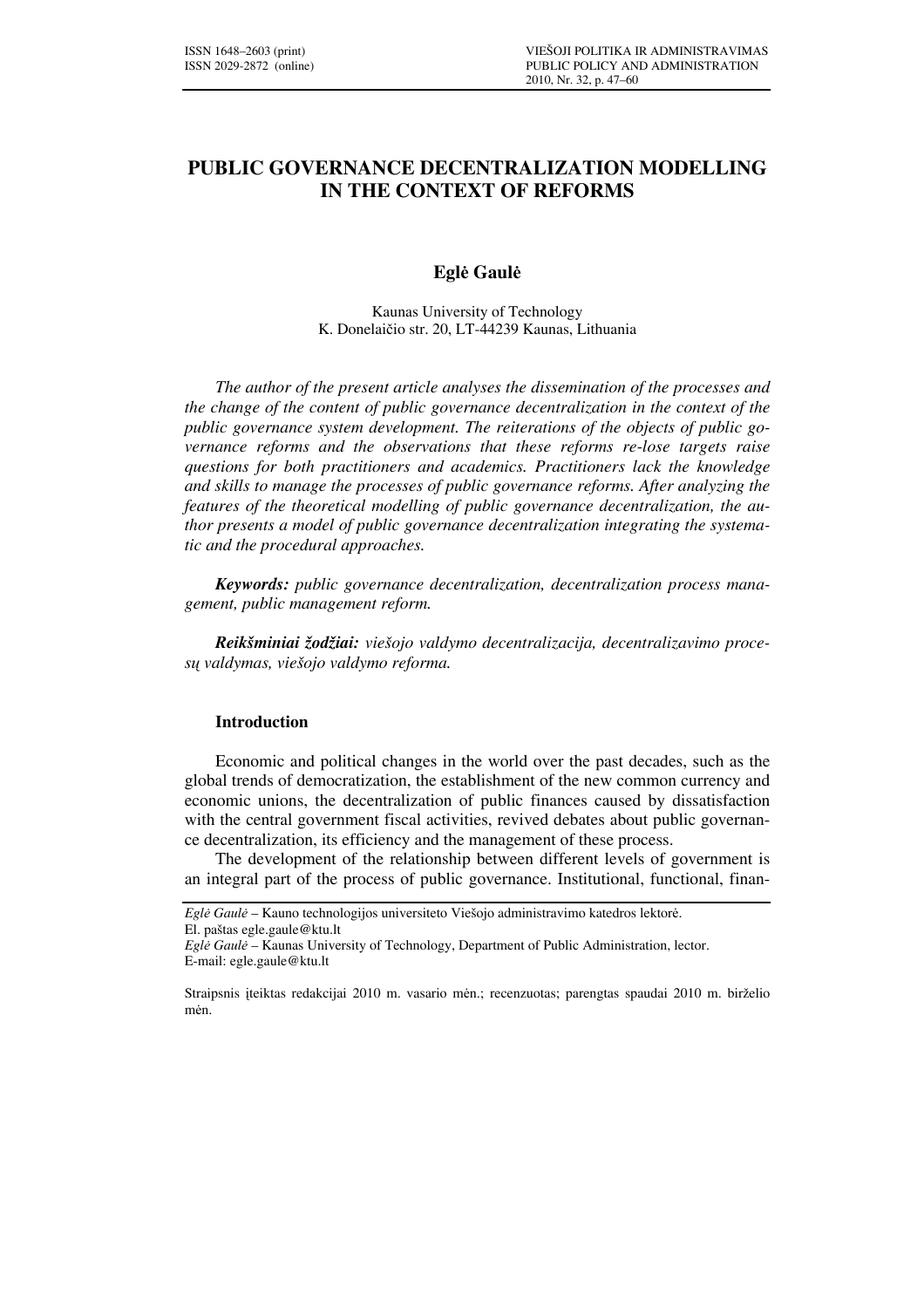cial architecture of central and sub-national levels of government is changeable in the long term. The question of how to distribute power between national and subnational actors continues to occupy a prominent position in the national policy agenda of most countries [22]. Decentralization of public governance encompasses the consolidation of the self-management of sub-national levels of government and the distribution of public spending and income between the different levels of government. Notwithstanding the strivings to establish this configuration for a certain period of time, the changing economic, social and technological conditions require a revision of decisions. Decisions relating to the income and expenditure allocations between different levels of government are not and cannot be clear and definitive [15]. This process is evolutionary but not smooth due to its interaction with economic and social problems and dependence on the strategies and tactics of government and political parties as well as the impact of interests groups. Unfortunately, even at the central level of government, only a few countries have developed a clear strategy and procedures for public governance decentralization, although in these countries it has been in process for some time already.

There exist a number of theoretical scientific publications focusing on the analysis of certain content aspects of public governance decentralization. However, there is a lack of procedural insight that would disclose the managerial aspect of the formulation and implementation of the processes of decentralization. The aim of the present article is to develop a theoretical model for public governance decentralization integrating the systemic and the procedural approaches.

### **Content and Process of Public Governance Decentralization**

Over the second half of the twentieth century, countries worldwide have witnessed complicated social, economical, demographical, political and technical changes requiring certain changes in the public governance systems. The forces of public governance reforms may be classified as follows: (i) international challenges and pressure, (ii) changing role of modern government in the global economy, (iii) mixed economy of public, private and non-profit sector interactions in the production and delivery of public services, (iv) society's participation in governance processes, equity and ethics in governance, new models of public governance.

Due to the pressure of these forces, national governments were induced to consider what and how should be done. The question 'what is the government doing?' forced to manage the environment of governance by setting public policy priorities, coordinating performance, resolving conflicts and creating regulatory and coercive institutions. The question 'how is the government doing?' stimulated regulatory and organizational changes directed at the development of adequate managerial competences and financing system as well as the decentralization of public governance. The traditional public governance practice and ethos has been changed [4]. Public policy is implemented within complex institutional networks of public organizations of different levels, decentralized structures, public–private partnership, and unions of non-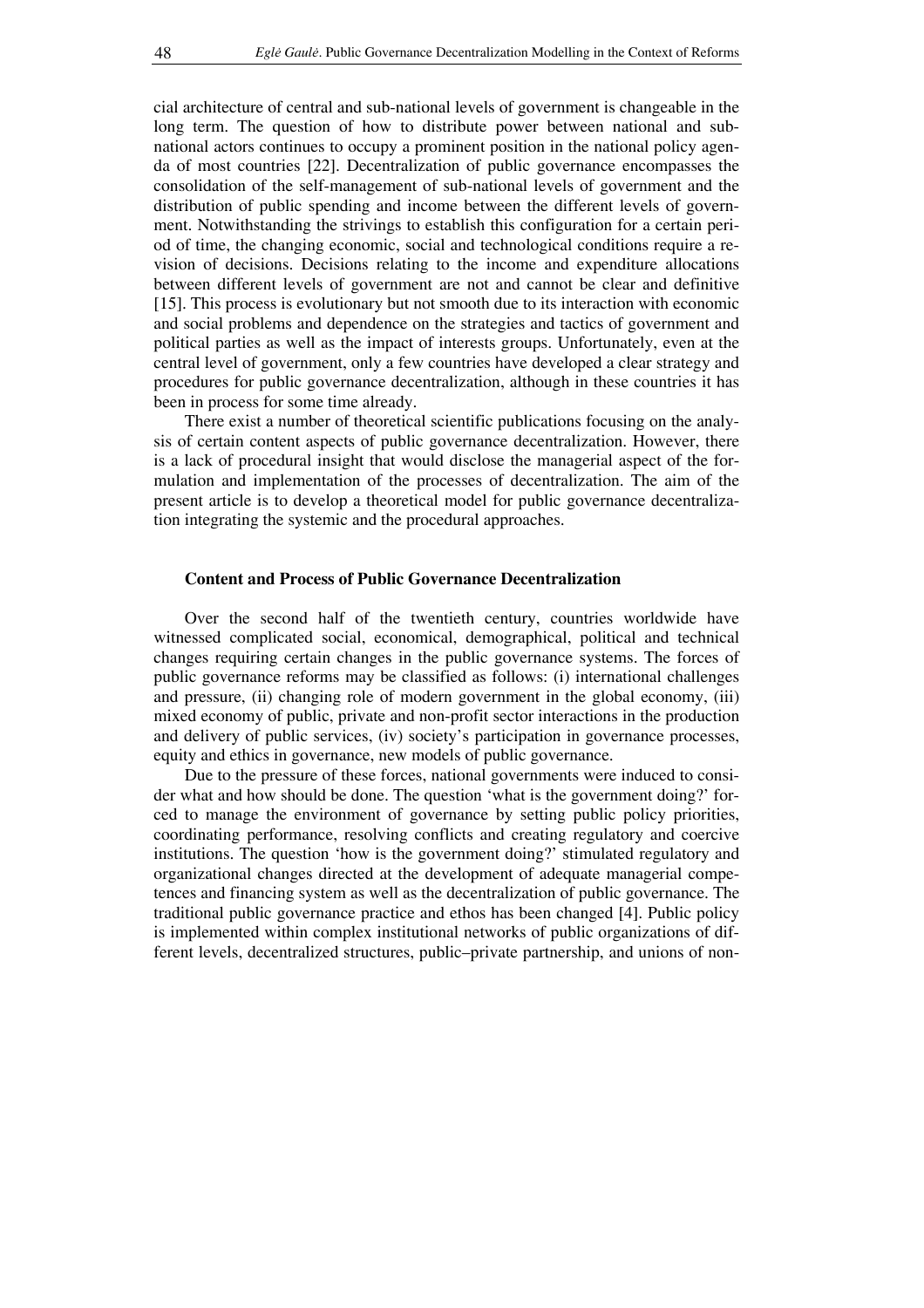profit organizations, consultants and the government [3]. The essence of the contemporary problem is the ways of the organization of the public sector in order to adapt it to the changing needs of the society without losing the coherence of strategy or the continuity of governance values [10].

The modern conception of public governance decentralization is a relatively new phenomenon in practice, and its evolution can be conditionally divided into three phases [2], showing the development of the content and scope of public governance decentralization (see Figure 1).

| Phase $1(1950 - 1980s)$<br>Deconcentration of hierarchical<br>structure and bureaucracy<br>seeking for more efficiency in<br>public service delivery and<br>strengthening of local<br>government responsibility. | Phase $2(1980 - 1990s)$<br>Distribution of political<br>powers, democratization,<br>market liberalization,<br>involvement of the private<br>sector in order to reduce the<br>power of the public sector and<br>strengthen the local<br>government. | Phase $3$ (since 1990s)<br>Openness of public governance and<br>efficiency achieved by participation<br>and teamwork of the public sector<br>organizations at various levels of<br>government as well as cooperation<br>with external groups. |
|------------------------------------------------------------------------------------------------------------------------------------------------------------------------------------------------------------------|----------------------------------------------------------------------------------------------------------------------------------------------------------------------------------------------------------------------------------------------------|-----------------------------------------------------------------------------------------------------------------------------------------------------------------------------------------------------------------------------------------------|
|------------------------------------------------------------------------------------------------------------------------------------------------------------------------------------------------------------------|----------------------------------------------------------------------------------------------------------------------------------------------------------------------------------------------------------------------------------------------------|-----------------------------------------------------------------------------------------------------------------------------------------------------------------------------------------------------------------------------------------------|

Figure 1. Development of the content of public governance decentralization

Decentralization of public governance emerged in the 1950s–60s, when British and French colonial administrations were prepared for independence by transferring the responsibilities for certain programmes to local governments. Public governance decentralization included the administrative aspects of decentralization.

The second period of public governance decentralization started in the 1980s by changes in the perception of public governance and government functions as well as by the recognition of the limitations and constraints of central economic planning and management. The focus was shifted from an adequate division of responsibilities within the system of public governance to a search for effective ways of government intervention in the economy, for the roles of public and private sectors and nongovernmental organizations (NGOs) in the processes of economic growth and social development.

The third period started around the 1990s and is still in process. The emergent demand for a wider public, political and economic participation and a more open public governance is caused by globalization, the growth of global economic interaction, the complexity of societies, the expansion of the global communications network stimulated by technological development. The interaction of globalization and localization forces shapes the changes of state governance [9]. Accordingly, the development of the concept of public governance has led to changes in the concept of public governance decentralization: the decentralization of authority turned into the decentralization of governance by assuming various new meanings and forms.

In recent decades, public governance decentralization became not only a theoretical but also a practical phenomenon. Considering democratic elections at the sub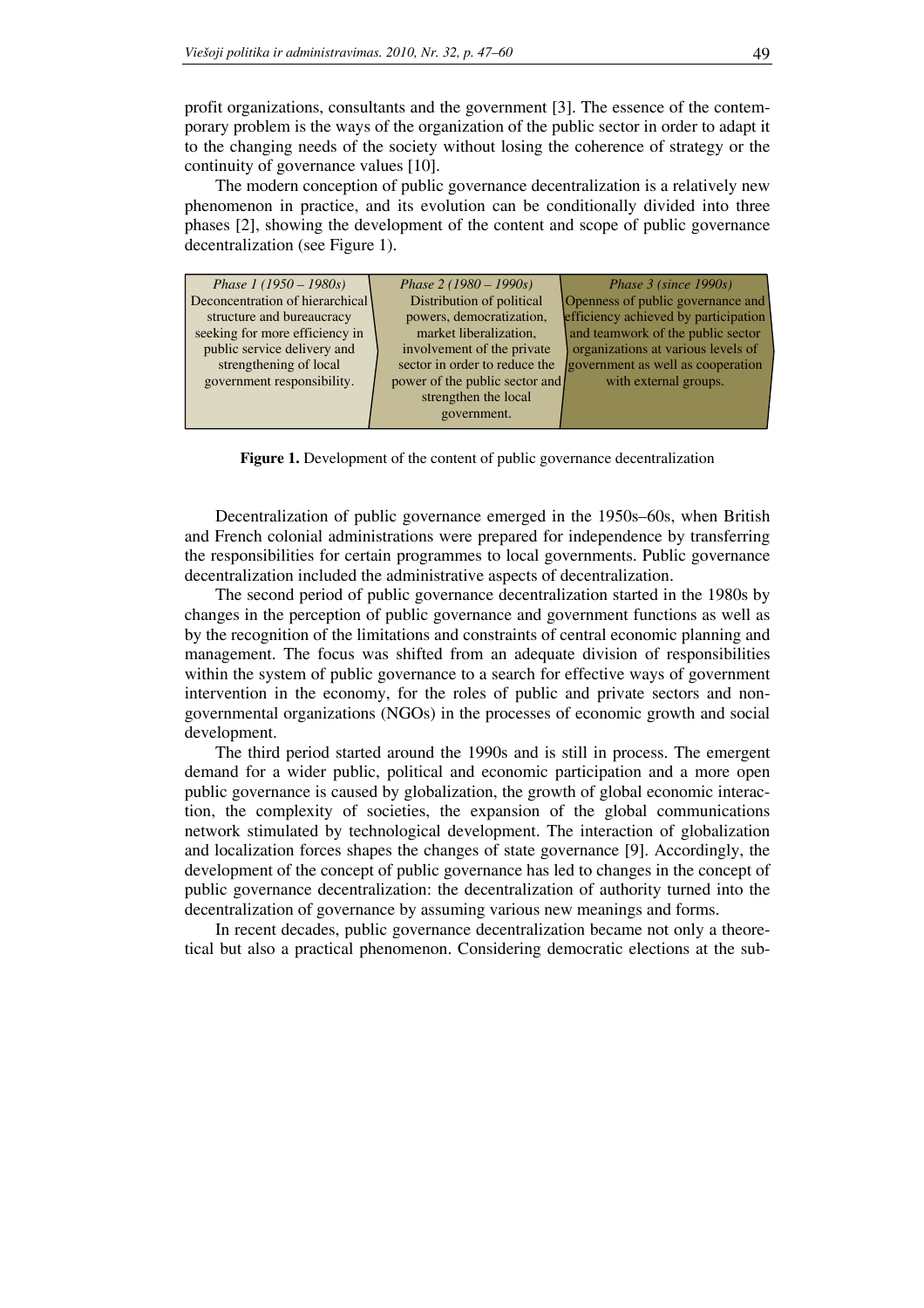national levels of governments as an indicator of (political) public governance decentralization, 95% of the democratic nations have elective sub-national governmental institutions, as stated in the World Bank report [16]. From 193 countries around the world, 119 are attributed to the category of representative democracies, 90 countries are classified as 'free' and 60 countries as 'partly free'; in other words, 4.2 billion people (64% of the total world population) live in democratic states [5].

Decentralization of public governance may be regarded as a necessary condition for local and civil society development. Decentralization of public governance is an integral part of the democratization process realized through the power of people to elect their own government (representatives), to establish public policies and public services. In the context of the change in the public governance system, decentralization of public governance is treated as a means to: (i) provide high quality public services that meet public preferences, (ii) increase managerial autonomy by reducing the administrative controls carried out by the central government, (iii) create competitive environment for the participation of private sector organizations and NGOs in the processes of public service delivery, and (iv) enable the participation of citizens in decision-making, strategic planning and public management. Successful public governance decentralization results in performance growth, compliance with the needs of the society and democratic development. Unsuccessful decentralization poses a threat to the economic and political stability of the state and destroys the public service delivery system.

Public governance decentralization is a complex phenomenon encompassing many dimensions and social sectors, involving many societal actors: (i) geographical entities including international, national, sub-national and local levels of governance; (ii) social actors of public governance representing the government, the private sector and the civil society; (iii) the social sector including political, legal, social, cultural and environmental development themes [21]; (iv) management activities, decentralization of organization, financial and human resources management, legal and political reforms [3].

A public governance system is defined as the configuration of centralized and decentralized governance. There is no dichotomy between centralization and decentralization: they are the poles of a hypothetical continuum of the public governance system involving various combinations of centralized and decentralized public governance. The supporters of centralized governance argue that the benefits of centralization are: (i) national unity, (ii) harmonization, (iii) equity, and (iv) welfare. However, the manifestations of centralized management benefits may be necessary or desirable under certain conditions. The arguments for the decentralized governance are: (i) participation in political life, (ii) institutional openness and closeness to people, thereby increasing the democratic accountability, (iii) legitimacy of governance and (iv) freedom, devolution of authority powers and interaction between government bodies [6]. The search for an adequate combination of central government coordination and control and the autonomy of local government characterize the governance of countries [18].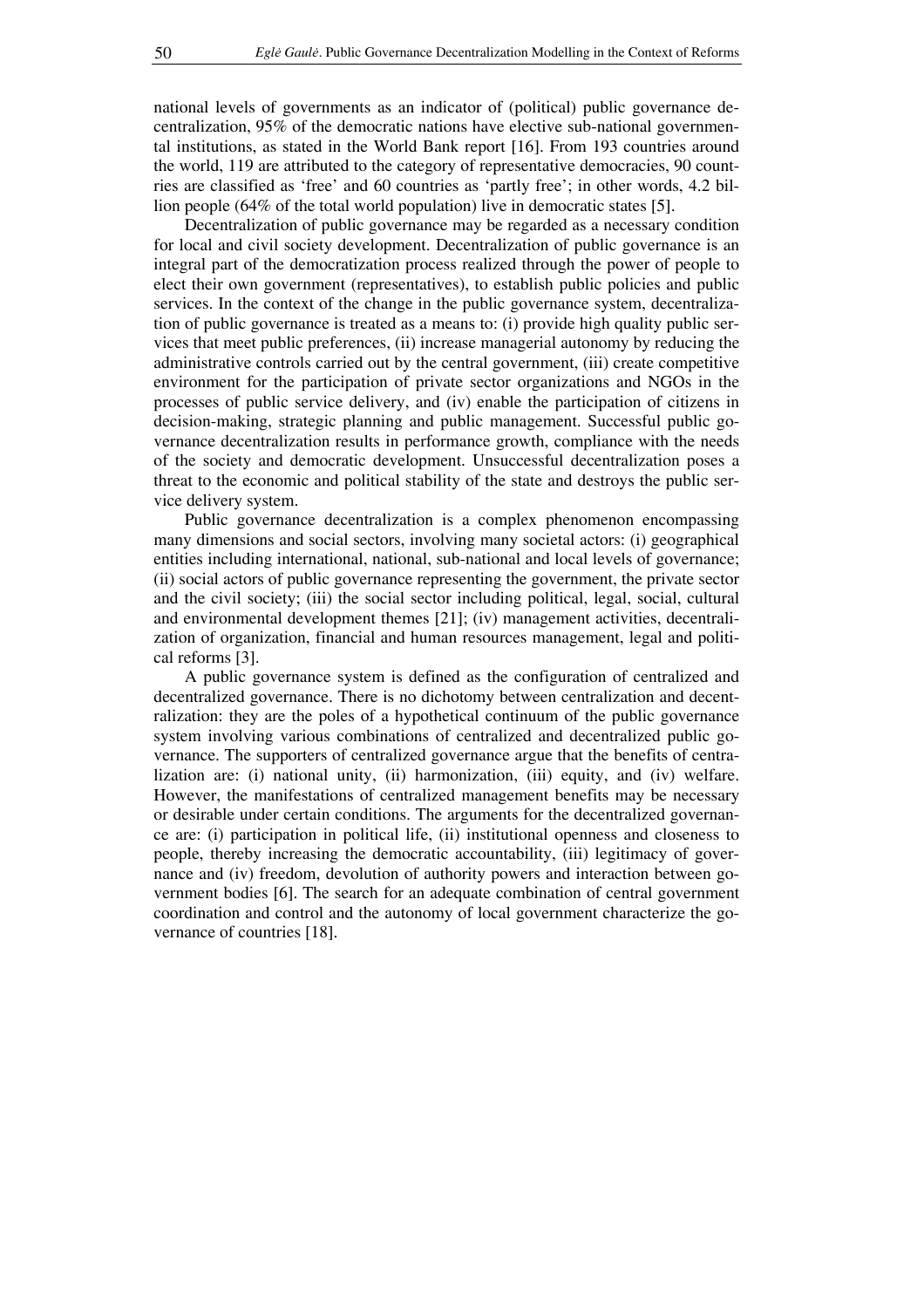## **Approaches to Theoretical Modelling of Public Governance Decentralization**

Public governance decentralization, like any public governance reform, requires an understanding of the nature and dynamics of the public governance system as a whole and its functioning as a part of the society. Each system has its own dynamics, trade-offs and risks which reflect its unique history, culture and institutional structure. Governments need to understand the dynamics and the risks of their own system and design reform strategies accordingly [10].

Management science techniques belong to the systems approach to problem solving [20]. The features of the systems approach include:

- A system consists of two or more parts connected by the same nature relations which form the structure of the system. The essence of a systematic analysis embodies the analysis of systems structures. A complex analysis of the systems structure includes an analysis of the elements of the system, i.e. the identification of subsystems and the setting of the content and nature of their interrelations;
- Everything in a system is interrelated: if one part of the system is changed, all other parts are also affected, thus, the systems approach emphasizes the interrelatedness of system variables [20];
- Systems can be represented by models in symbolic language. The model develops as investigations are conducted to discover certain patterns in the working of systems. As the variables are identified and quantified, the model is used to predict the outcome of the alternative courses of action [20];
- The essence of the management of a system embodies a permanent and sustainable process of the realization of the function (functions) of the system;
- Social systems are highly interconnected open systems in which system behaviour is a combination of intentional human action and system processes of self-organization [14].

The management of a system should be based on the procedural approach, as the desired result is achieved much more efficiently when activities and related resources are managed as a process; this removes the barriers and conflicts between functional departments, hierarchical levels, production or service lines [8]. A process is a set of interlinked and influenced actions, in other words, the actions that make inputs and results. Processes integrate into a common framework and compose a series of processes, as the output and/or the result of one process becomes the input of the other process. After each process, the result which, in its turn, hides another process is achieved. When the process is designed and operated properly, the results become predictable [8].

Public governance reform is a social process: (i) it is a social process since it consists of a sequence of actions that lead towards the achievement of objectives; (ii) it is a social process because these actions primarily relate to the relationship between people. Public governance reform includes solving a complex of issues related to the ways of making the system move to a target state, gaining critical loyalty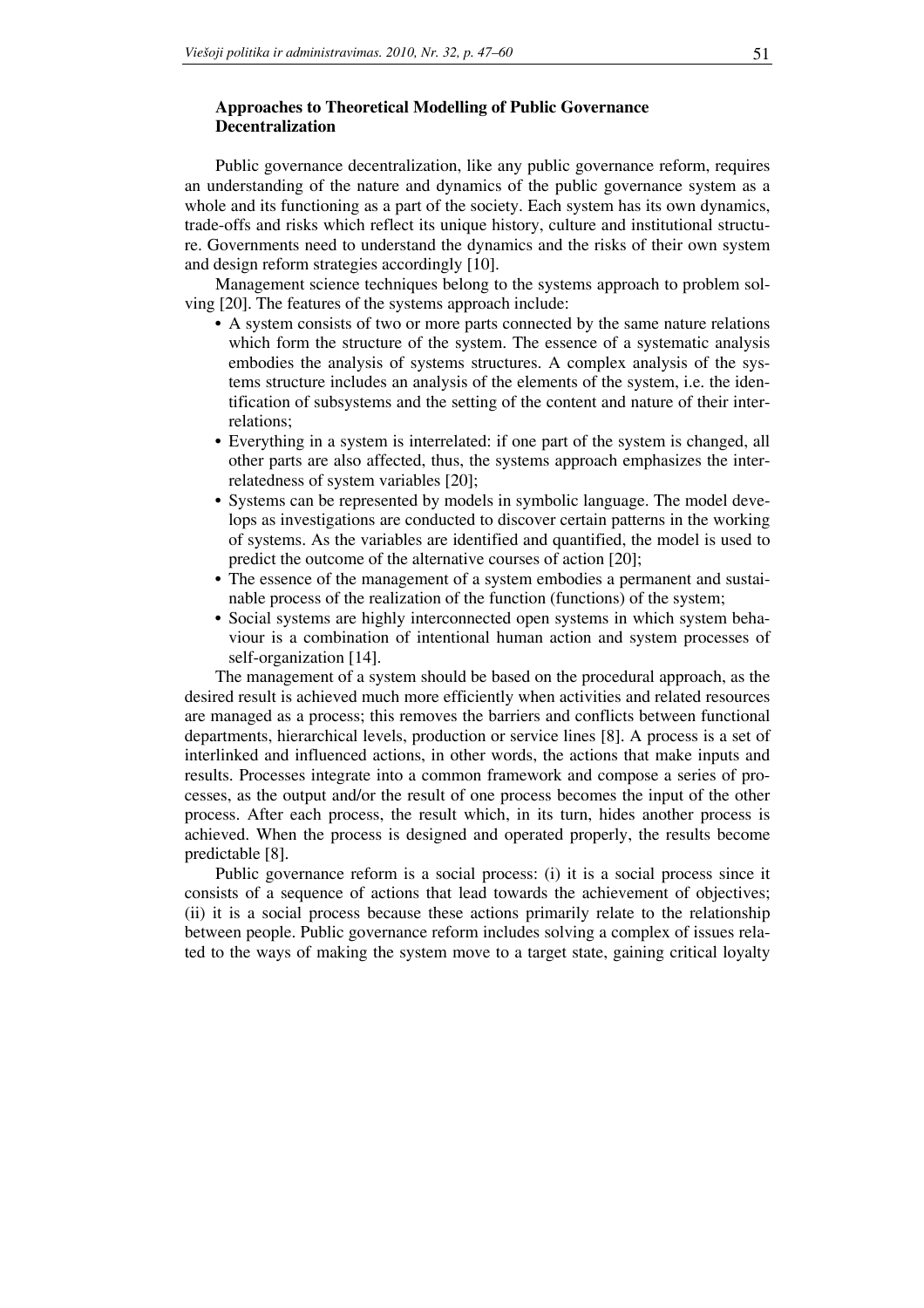and support of individuals and reconciling the interests and objectives of different groups.

Integration of systematic and procedural approaches should be the essence of the strategy for public governance reforms. The application of the procedural approach in public governance allows seeing the system under reform as a set of processes, managing their inputs and outputs and the interaction between them. Meanwhile the application of the systematic approach helps combine these processes into a single unit, when a common goal is achieved by harmonious activity, and the system is seen as much more than a simple sum of separate parts.

Pettigrew and Whipp [12] distinguish three dimensions of strategic change. Strategic change should be regarded as a continuous process consisting of: (i) the content (intentions, objectives, tasks)—WHAT to change, (ii) the process (implementation)—HOW to change, (iii) the context (internal and external environment)— WHERE to change.

In the model of public management reform, Pollitt and Bouckaert [13] identify the process of elite decision making as the center since the changes are 'top–down' due to being conceived and executed by executive politicians and/or senior civil servants. The architecture of the model shows an interplay between the principle elements: (i) socio-economic forces; (ii) political system; (iii) administrative system; (iv) process of elite decision-making [13].

The model of public management reform policy of Yesilkagit and De Vries [7] consists of four elements: (i) the actors in the political process emphasizing the role of political and administrative elite in the public management reform, (ii) the management style describing the action strategies of actors chosen in order to use institutional or situational opportunities or to avoid political or administrative resistance, (iii) the institutional framework which forms the context of the political reform process where actors take decisions and choose their action strategy, and (iv) the separation between the policy cycle stages of formulation and implementation.

To summarize, the changes of public governance system may be formulated as CONTEXT + CHANGES MECHANISM = RESULTS [11].

There exist two views on the sequence of reform processes—unidirectional and cyclic (see Figures 3(a) and 3(b))—which differ in the identification and sequencing of the process stages. Many reform strategies fail because they follow a 'single track', placing greater emphasis on policy formulation and less on implementation. Often, there is no vision or strategy of the process beyond its adoption. Policy formulation is more or less viewed as a one-off event [17].

A strategic process is best thought of as a cyclical process with activities and feedback loops that progressively approach the desired goal. The cyclical mode, whereby each element of the process may be repeated, means that a strategy can start off modestly and gradually become ambitious. In addition, a cyclical approach promotes continuous dialogue, participation, communication/information flow, monitoring—elements that are needed throughout the life of a strategy [17].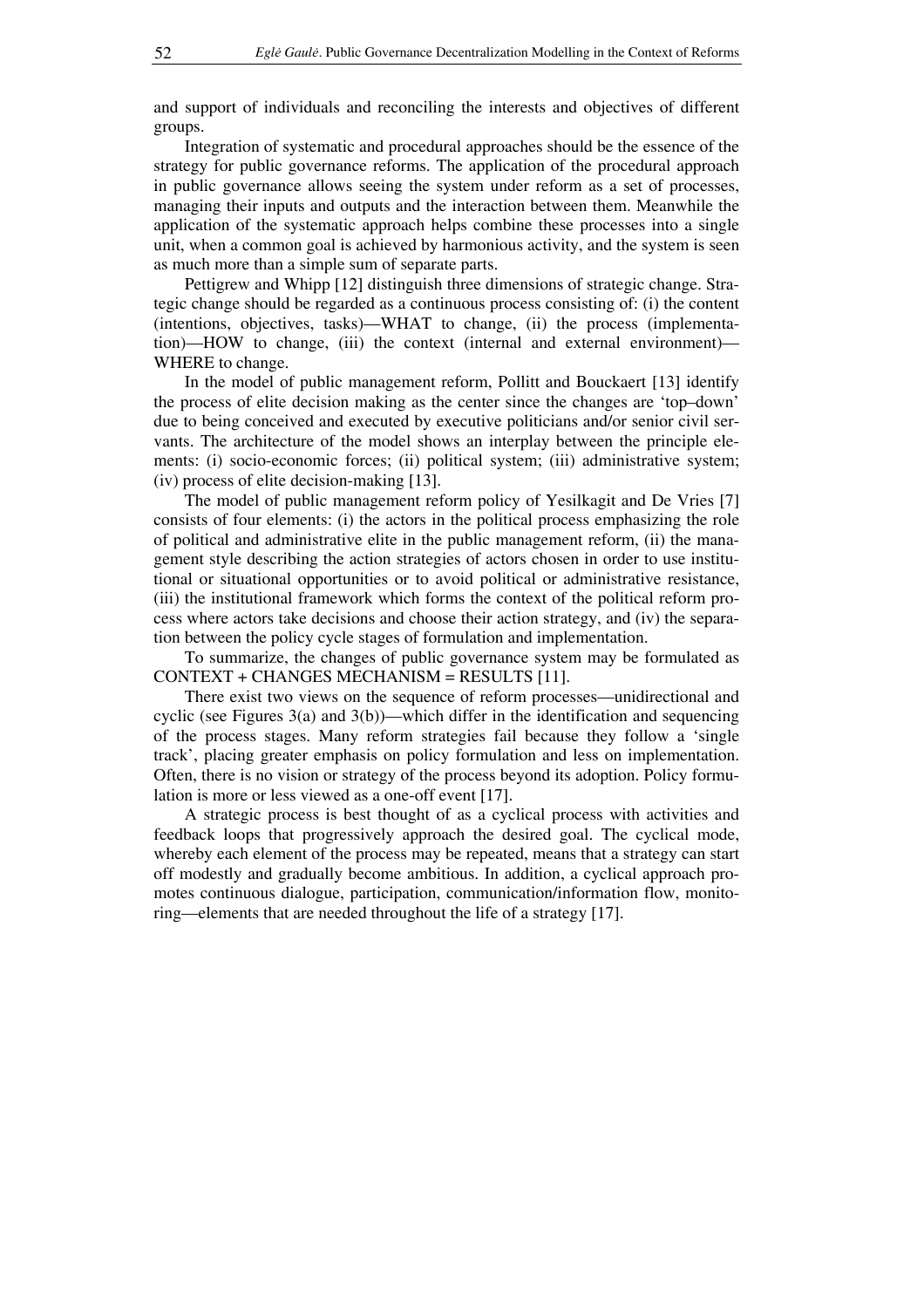

**Figure 3(a).** The 'single track' approach [17]



**Figure 3(b).** The strategic cycle model [17]

Governments must adapt to constantly changing societies. It is not a matter of a one-off 'reform' but of a whole-of-government public management policy that enables governments to make adjustments with the total system in mind. Effective public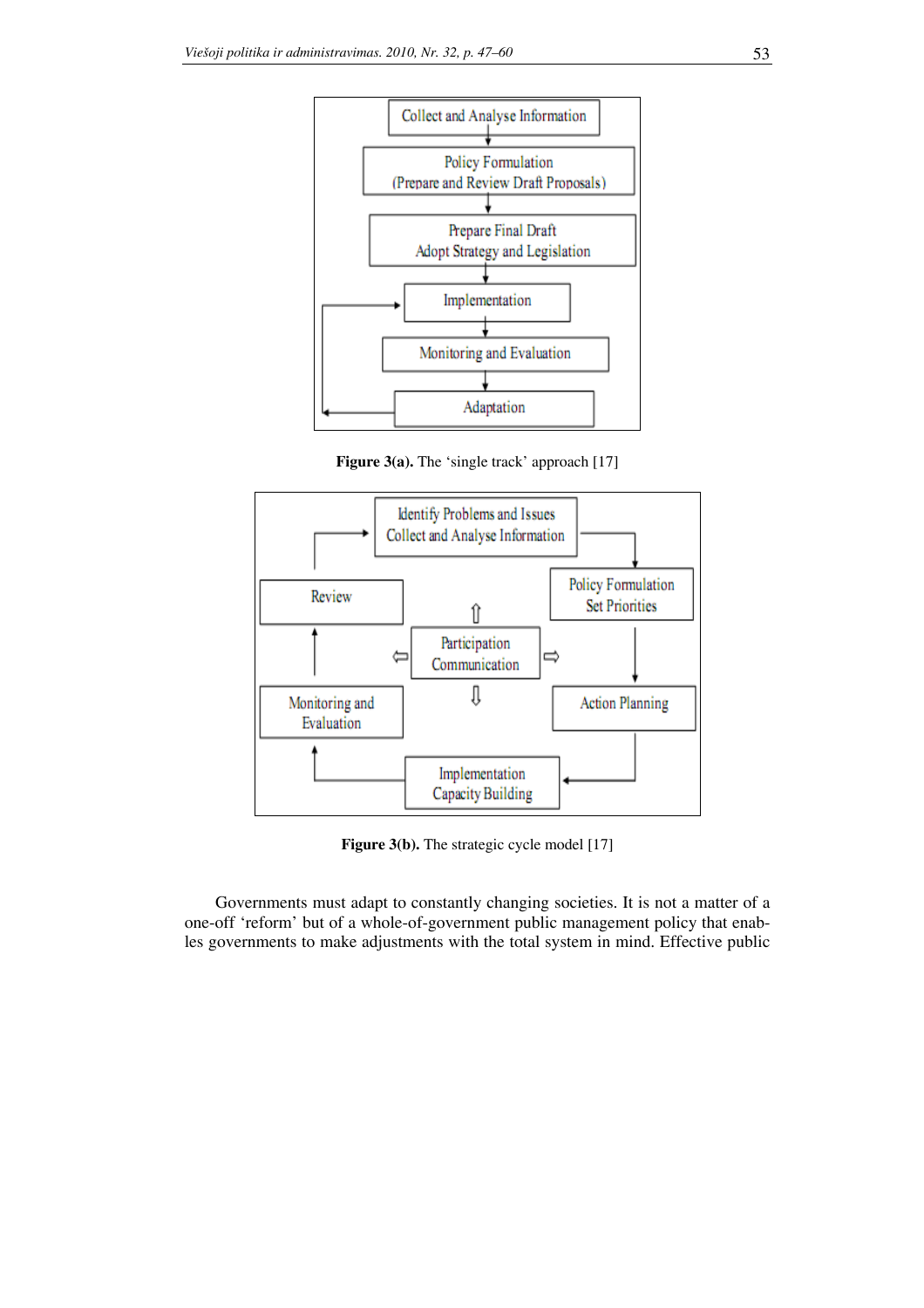management policies need clear problem diagnosis and outcome evaluation [10]. Public governance reforms, being complex and comprehensive, multilevel and multidimensional processes, involve many actors, procedures and rules and require appropriate processes management.

To generate the result expected, this process requires paying attention to the human factor, the characteristics of public governance systems and traditions, organizational culture and values. Reform plans are not valuable in themselves. The value of reform plans is created by long-term collective activities of public employees developing and implementing reforms and operating in a dynamic environment. There is no uniform methodology for public governance reforms as the practice and various change management tools and techniques can be adapted to various situations.

The holistic systemic architecture of public governance reforms may provide the perception of how changes should be managed taking into account the human factor and ensuring process integrity and consistency. A public governance reform should be carried out within a gradual change of the organizational culture of the public governance system and the establishment of the new values of public governance. The integration of organizational and individual dimensions ensures the success of a public government reform by increasing individual involvement in the change processes. These new demands for the builders of public management systems will require leadership from officials with enhanced individual technical, managerial and political capacities who think and plan collectively and can work well with other actors [10].

The experience of various countries shows that the success of public governance decentralization depends on the development of a coherent strategy and appropriate implementation mechanisms, such as the harmonization of the multiple elements of the reform and different interests (between central and sub-national levels of government, sectoral ministries and central authorities, bureaucrats, politicians, citizens, etc.) as well as on the development of adequate communication systems. While there is extensive knowledge about the designing of decentralization policies, considerably less is understood about how a decentralization program should be sequenced and implemented [1]; moreover, decision-makers often fail to properly control the speed of decentralization [16]. The holistic approach involves seeing multi-level frameworks and continuous, synergistic processes of interaction and iteration of cycles as critical for achieving wholeness in a decentralized system and for sustaining its development [19].

#### **Theoretical Model of Public Governance Decentralization**

The theoretical model of public government decentralization consists of the reform context embodying assumptions and enabling or restricting factors in external and internal environments, a reform mechanism composed of a set of elements of content and processes, results of the reform and its impact on the public administration system and the state governance system (see Figure 4).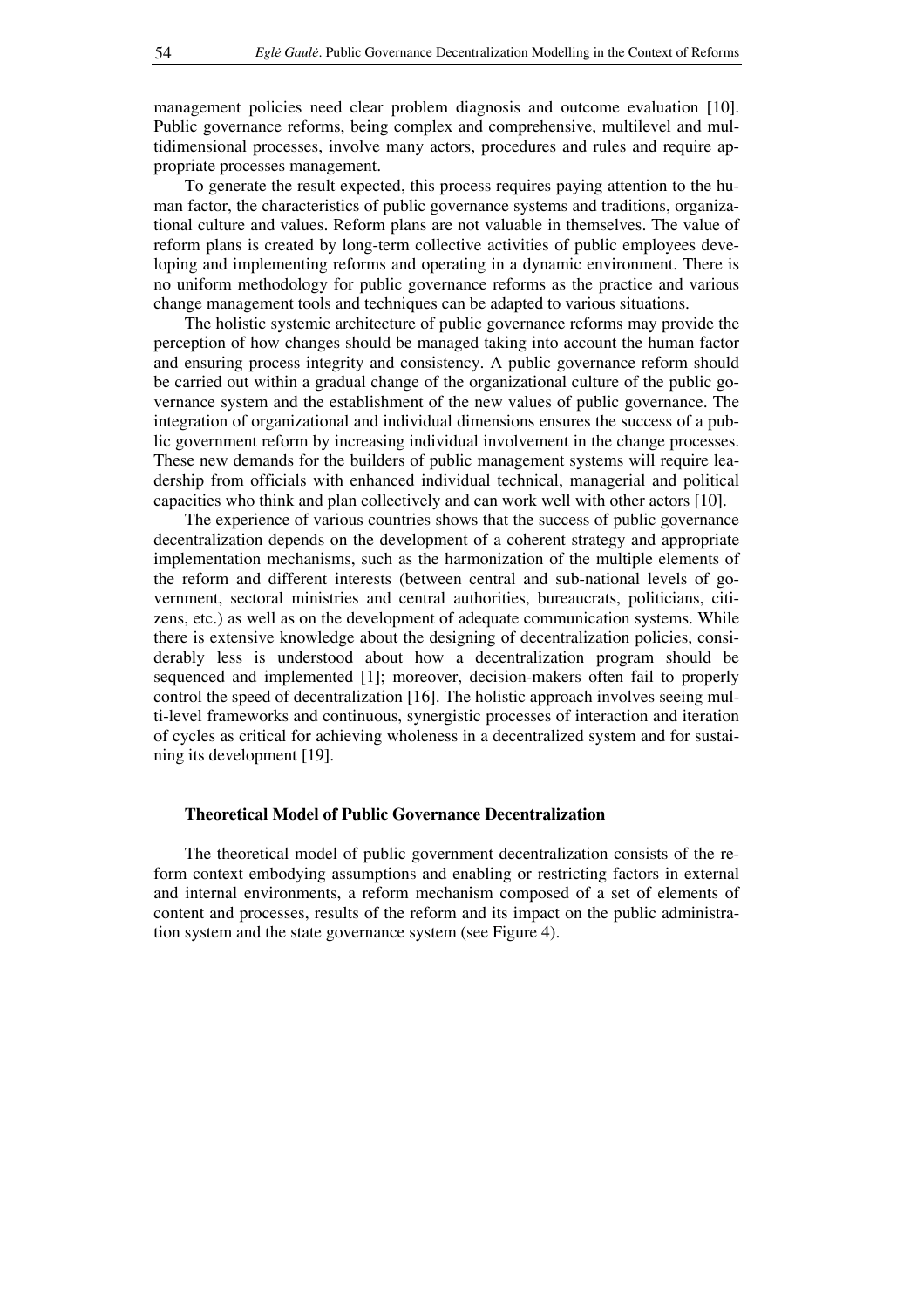|                                                                                                                                           |                                                                    |                                                                                                                                                     |                                                                                                                 | <b>Administrative context</b>                                                                                                                                             |                                                                                                                                                                     |                                                                                                                                    |  |
|-------------------------------------------------------------------------------------------------------------------------------------------|--------------------------------------------------------------------|-----------------------------------------------------------------------------------------------------------------------------------------------------|-----------------------------------------------------------------------------------------------------------------|---------------------------------------------------------------------------------------------------------------------------------------------------------------------------|---------------------------------------------------------------------------------------------------------------------------------------------------------------------|------------------------------------------------------------------------------------------------------------------------------------|--|
|                                                                                                                                           |                                                                    |                                                                                                                                                     |                                                                                                                 | Public governance decentralization mechanism<br>Reform process                                                                                                            |                                                                                                                                                                     |                                                                                                                                    |  |
| Reform<br>content<br>elements                                                                                                             |                                                                    | Stage1. Formation of<br>favorable for reform<br>circumstances and<br>determination of reform<br>possibilities                                       |                                                                                                                 | Stage 2. Designing and<br>planning reform strategy<br>and institutional<br>arrangements                                                                                   |                                                                                                                                                                     | Stage 3. Implementation of<br>reform, monitoring and<br>controlling (feedback)                                                     |  |
| <b>Strategy</b><br>Decision for<br>reform<br>execution<br>Reform<br>design                                                                |                                                                    | Problem identification.<br>vision creation, results<br>forecasting                                                                                  |                                                                                                                 | Reshaping vision into<br>special implementation<br>strategies<br>· Designing the model<br>(processes, technology,<br>organization)<br>· Planning of the<br>implementation | ■ Development of the<br>implementation programs<br>· Detailed plan development<br>(where needed)<br>Adjustment to circumstances                                     |                                                                                                                                    |  |
| <b>Capacities</b><br>development                                                                                                          |                                                                    | • Integration of capacities<br>Capacities analysis<br>development into reform<br>strategy<br>• Training and sharing the<br>knowledge and experience |                                                                                                                 |                                                                                                                                                                           |                                                                                                                                                                     |                                                                                                                                    |  |
| Management<br>of the reform<br>program<br>Reform<br>integration                                                                           | Problem identification.<br>vision creation, results<br>forecasting |                                                                                                                                                     | Empower the team of<br>reform strategy<br>development and<br>implementation to achieve<br>the results           |                                                                                                                                                                           | Implementation of reform by<br>the change integration to<br>operational activity, change<br>measurement, investigation of<br>the process and holding<br>accountable |                                                                                                                                    |  |
| Management<br>of the reform<br>process<br>Reform<br>deployment                                                                            | reform<br>process                                                  | • Enhance support for the<br>• Involvement of the high<br>official persons into reform                                                              |                                                                                                                 | Cascade the reform process<br>and demolish the obstacles<br>of reform implementation                                                                                      |                                                                                                                                                                     | Mobilization of the lowest<br>levels of the system and<br>commitment to reform<br>creation                                         |  |
|                                                                                                                                           |                                                                    |                                                                                                                                                     |                                                                                                                 |                                                                                                                                                                           |                                                                                                                                                                     |                                                                                                                                    |  |
| <b>Systematic</b>                                                                                                                         |                                                                    |                                                                                                                                                     |                                                                                                                 | <b>Public governance system</b>                                                                                                                                           |                                                                                                                                                                     | Political                                                                                                                          |  |
| improvements<br>Management quality in<br>international, national,<br>sub-national governments<br>and quality of interlevel<br>interaction |                                                                    | Economic<br>improvements<br>Effectiveness and<br>efficiency of<br>public services<br>delivery                                                       | Social and<br>environmental<br>improvements<br>Quality of life outcomes<br>and effectiveness of<br>expenditures |                                                                                                                                                                           |                                                                                                                                                                     | improvements<br>Validation of grassroots<br>of democracy, political<br>diversity, safeguard of<br>legitimacy and<br>accountability |  |
| <b>Tasks of public</b><br>governance system<br><b>Other factors</b>                                                                       |                                                                    |                                                                                                                                                     |                                                                                                                 |                                                                                                                                                                           |                                                                                                                                                                     | <b>Tasks of public</b><br>governance system                                                                                        |  |
|                                                                                                                                           |                                                                    | Political and macroeconomical stability<br>Economic efficiency & social justice<br>Governance legitimacy and rule of law<br>Poverty reduction       |                                                                                                                 |                                                                                                                                                                           | <b>Other factors</b>                                                                                                                                                |                                                                                                                                    |  |

Figure 4. Public governance decentralization model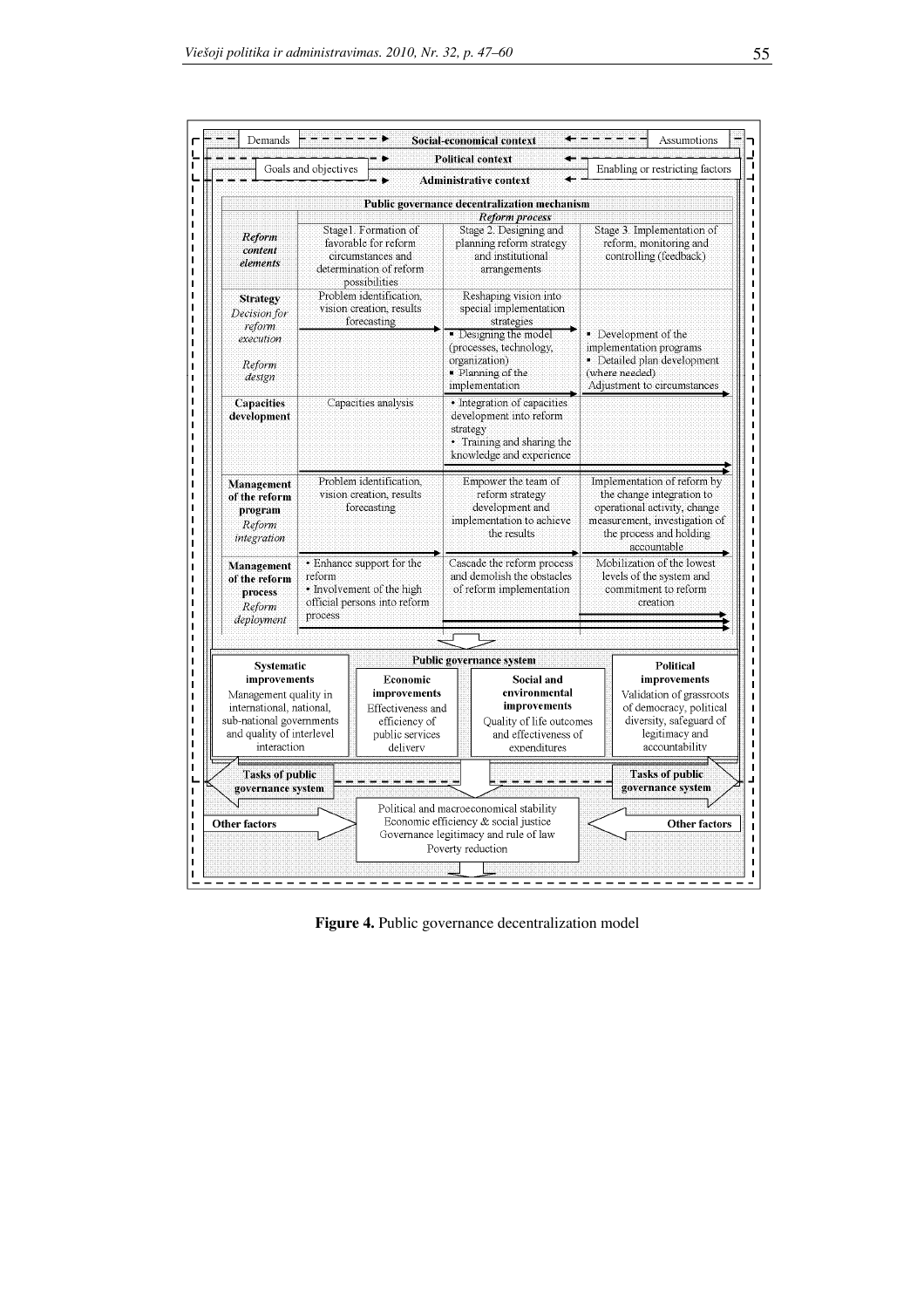Public governance decentralization allows the realization of individual freedoms and economic choices in stable political and economic environments which are ruled by laws. Public governance decentralization brings socio-economic, political and administrative results: stability and development of political and economic systems and quality of public governance. Public governance decentralization involves political, fiscal and administrative areas of public governance and is carried out through an integration of deconcentration, delegation and devolution as forms of decentralization, while the changes affect the systemic, institutional and individual levels of the public governance system. *Public governance decentralization is a sequential process of the empowering of individuals or organizational entities by the devolvement of authority powers and the development of the capacities of decision-making and resource management, establishing accountability for performance, integrating mechanisms of participatory public governance.* 

Public governance decentralization is modelled as a process of the transference of public governance instruments to different levels of government and integrating internal and external environments of a reform. Reform ideas and content, its scope and impact on the public governance system and state governance as well as the changes in the democratic model in the politico-administrative systems in different countries differ. These differences are caused by current environmental characteristics of public governance systems and constitutional arrangements, historical– cultural context and the instrumental activities of the leaders at the political and administrative levels directed to the achievement of common goals by the public governance performance and active national public policies.

A high level of education and communication in the society, a strong middle social class, an active civil society and a democratic governance culture as well as the level of economic development are the common contextual prerequisites for public governance decentralization in transition from government to governance decentralization.

The assumptions and factors of public governance decentralization arise from the external socio-demographic, economic-fiscal, political-cultural, technological environments and are under the influence of globalization. In the theoretical model of public governance decentralization, these factors may be grouped according to the socio-economic, political and administrative context. Contextual features of the system and actors' perceptions, attitudes and skills become the enabling or restrictive factors of reform processes (see Table 1).

A decentralized public governance system should be constructed by modelling the interaction in the public governance system: balancing the allocation of authority between the national and sub-national levels of government, creating a selforganizational system in the levels of self-government in the fields of institutional arrangement (including the model of self-governance), functions and resources, integrating mechanisms of representative and participatory citizenry. In a reform strategy, a combination of the elements of the system determining the highest possible level of public governance decentralization should be identified.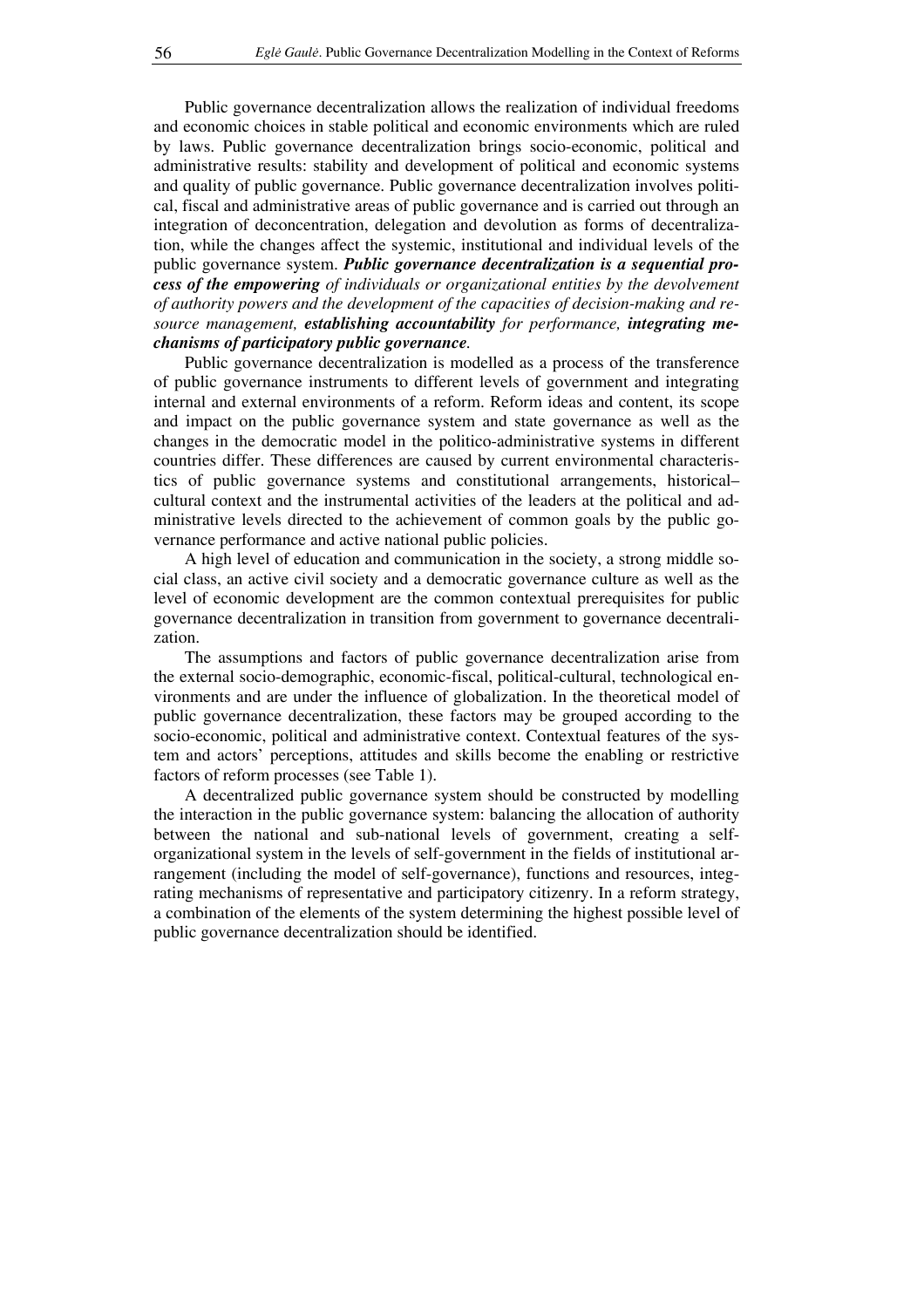#### Table 1. **Enabling and restrictive factors in the process of public governance decentralization**

| Enabling and stimulating factors                                                                    | Restricting factors                  |
|-----------------------------------------------------------------------------------------------------|--------------------------------------|
| • the features of the political regime (the functional as- • the lack of competence at central      |                                      |
| pect of the political system including the system of the <i>and/or sub-national levels of go-</i>   |                                      |
| political relationship between the society and the state vernment to work in a decentrali-          |                                      |
| and the methods of state government formation and zed system of public governance                   |                                      |
| functioning), which form the interaction between the and to manage the processes of                 |                                      |
| executive and the legislative branches and the political                                            | public governance decentraliza-      |
| <i>parties</i> (the axis of the interaction between politicians)                                    | tion;                                |
| and administrators in the public governance system) • the perception and attitudes of               |                                      |
| and the central government and sub-national levels                                                  | public officials regarding authority |
| (the axis of the interaction between the levels of go-                                              | powers and efforts to keep authori-  |
| vernment in the public governance system). The for-                                                 | ty in the central government level   |
| mal and informal structural (vertical and horizontal)                                               | and/or consolidate the<br>newly      |
| elements of this interaction can be identified;                                                     | acquired positions in the public     |
| • the changes in public policy expressing the dynamics governance system and the reluc-             |                                      |
| of public governance centralization-decentralization <i>tance to share authority</i> at sub-        |                                      |
| that is <i>determined by the legal framework and informal</i>   national levels of government;      |                                      |
| relations in the public governance system, accordingly $\bullet$ the transfer of corruption to sub- |                                      |
| enabling or restricting public governance decentraliza- national levels of government;              |                                      |
| tion, the sequence of public governance decentraliza-oile disappointment at the reform              |                                      |
| tion, and socio-economic conditions that change the results in the society.                         |                                      |
| levers of bargaining positions of the central and sub-                                              |                                      |
|                                                                                                     |                                      |
| national levels of government.                                                                      |                                      |

The distinction between formal *de jure* (determined in the legislation) and informal *de facto* (arrangement of authority and tolerated volume of heterogeneity within the system of public governance) aspects should be taken in to account in modelling the system of public governance.

The basic principles of public governance decentralization, which includes the rights and responsibilities of all levels of government, institutional roles and the basis on which the rules may be consolidated or changed, should be legally established during the decentralization processes.

Planning-based management of reform processes requires the establishment of decentralization stages and procedures. Experience shows that public governance decentralization is successful if the process is incremental and iterative, ongoing according to a cyclical model. The reform process may be structured into 3 stages using the principles of change management in the processes of public governance decentralization.

Planning-based management of a reform process requires a comprehensive situation analysis, prioritization of issues, determination of a clear vision and direction of the reform, roles and accountabilities of actors in the reform process and the impact of key stakeholders. Reform processes integrate factors, processes and mechanisms,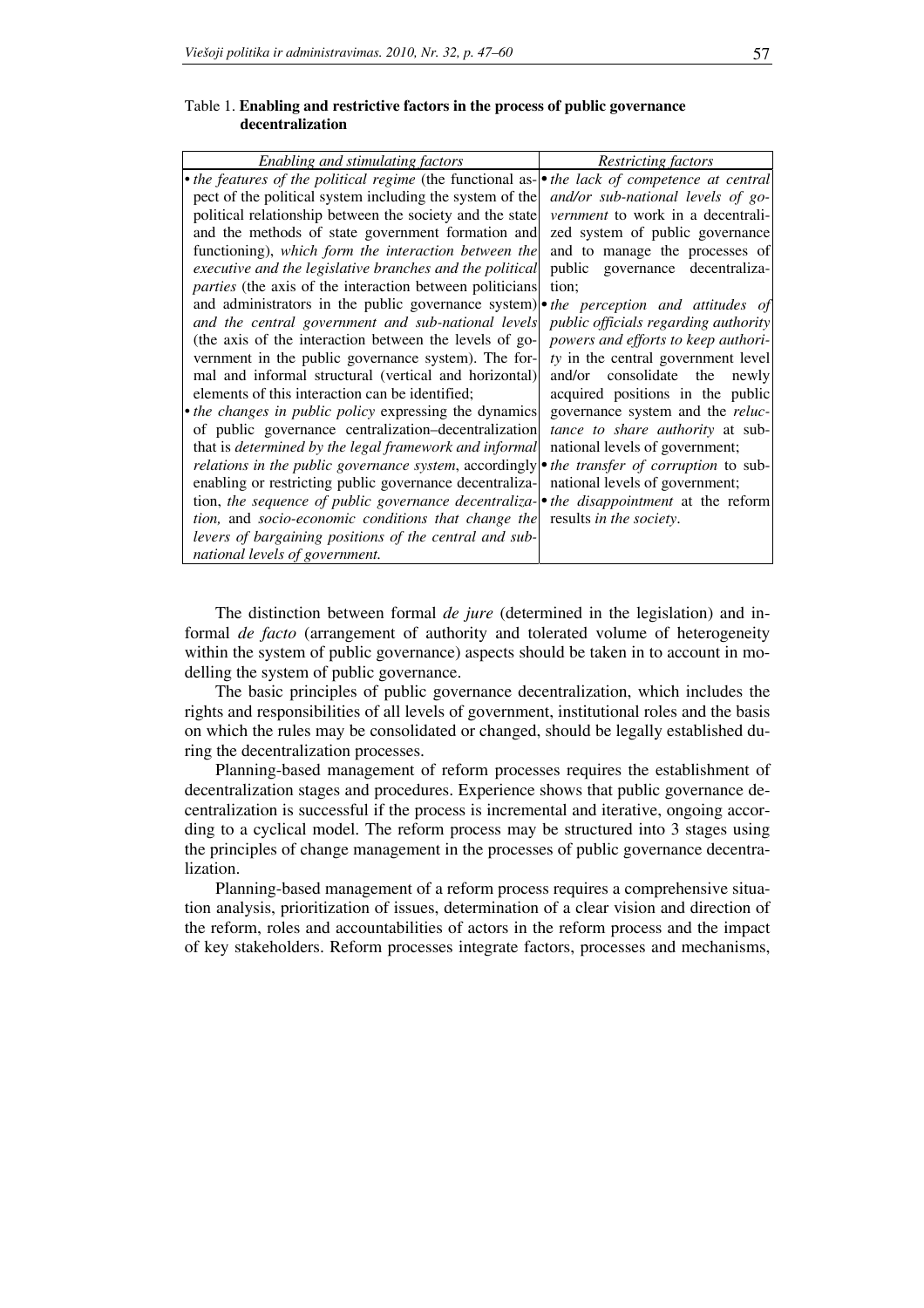values and regulatory procedures, technologies and resources. The principles of successful reform process are:

- Effective processes leadership and management;
- Stakeholders involvement, empowerment and their commitment to reform promotion;
- Setting the targets and formation of the environment in which the objectives can be achieved;
- Development of monitoring and control mechanisms;
- Consolidation of responsibility, promotion of initiative and creative thinking;
- Prediction of reform outcomes and perceptions of reform consequences.

Public governance decentralization is a consistent and systematic work in a public governance system characterized by complex interaction of politicians and bureaucrats with the society (introducing the values of democratic governance that make the basis for the development of a civil society) as well as the society's interaction with politicians and bureaucrats (requiring the assurance of the quality of state management based on the quality of public governance).

#### **Conclusions**

Public governance decentralization is an expression of the change in a public governance system characterizing: (i) the state of public governance system by centralized–decentralized public governance dimension axis at the given moment in time, and (ii) the dynamics of the processes of centralization–decentralization in a given period of time. The complexity of public governance decentralization determines its universality in the processes of the development of the public governance system and/or in solving a range of public governance system problems. The change in the perception of public governance transformed the concept of decentralization from management to governance decentralization.

Public governance decentralization is contextual and requires an analysis of the internal and external environment of public governance systems including a determination of the restricting and the enabling factors of public governance decentralization. The processes of a public governance reform refer to a combination of responsibility and trust establishing a relationship between citizens and government, politicians and bureaucrats. The institutional framework for a public governance decentralization reform should be formed by ensuring a balance between structural and functional approaches, the centralization–decentralization and the political–administrative dimensions.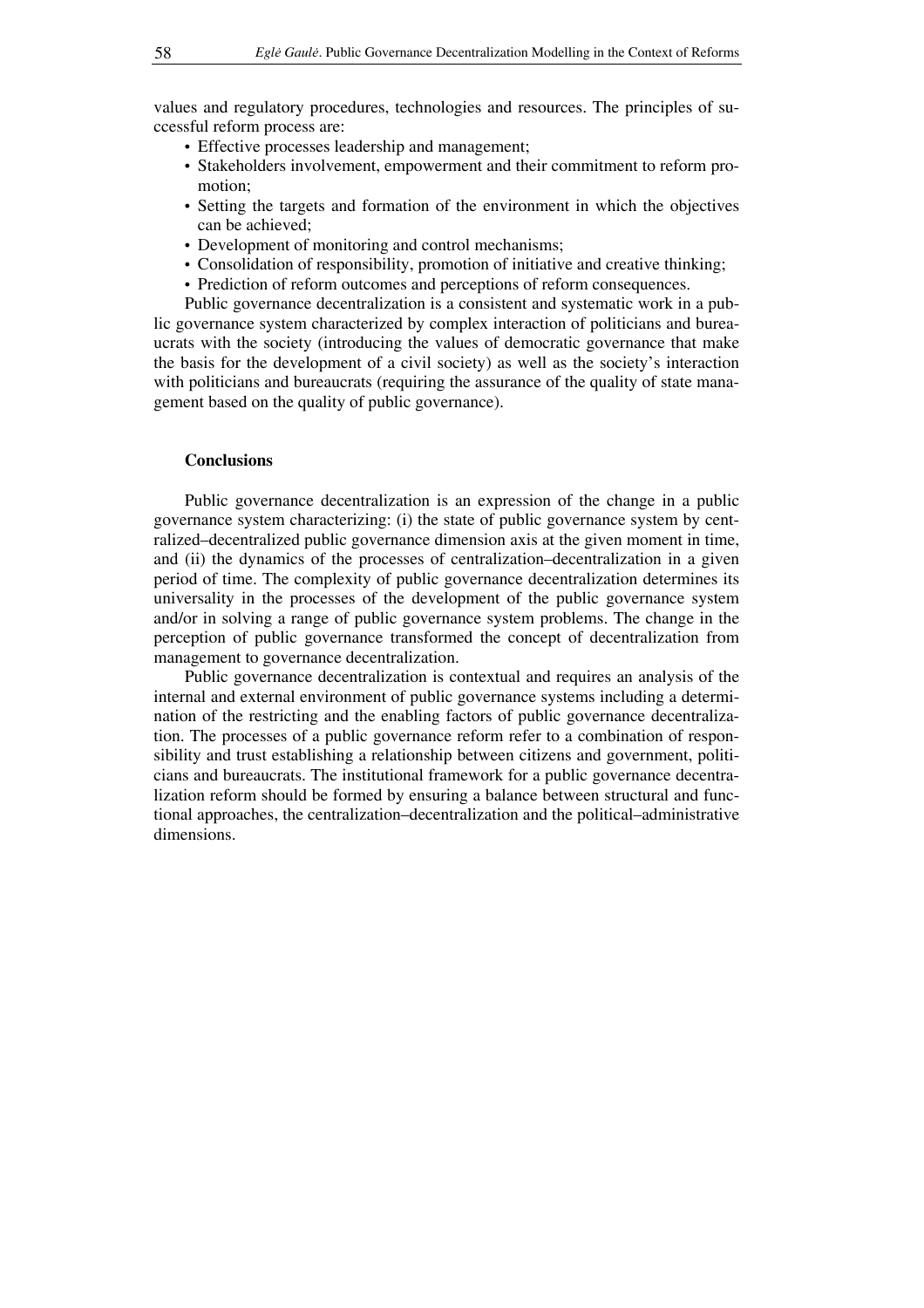## **References**

- 1. Bahl R.; Martinez-Vazquez J. *Sequencing Fiscal Decentralization*. World Bank Policy Research Working Paper 3914, 2006. http://www-wds.worldbank. org/servlet/WDSC ontentServer/WDSP/IB/2006/05/05/000016406\_20060505110515/Rendered/PDF/wps391 4.pdf [accessed 25-11-08].
- 2. Cohen J. M., Peterson S. B. *Methodological Issues in the Analysis of Decentralization.*  Development discussion paper, 1996. No. 555. http://www.cid.harvard.edu/hiid/555.pdf [accessed 25-01-09].
- 3. Demmke C., Hammerschmid G., Meyer R. *Decentralization and Accountability: as Focus of Public Administration Modernisation.* European Institute for Public Administration. Vienna, 2006. http://www.dgaep.gov. pt/media/0601010000/austria/ Decentralisation%2 0and%20Accountability.pdf [accessed 15-09-09].
- 4. Engel C., Van Ginderachter J. *Trends in Regional and Local Government in the European Community.* Leuven: Acco. 1993. P. 101.
- 5. Freedom House. *Freedom in the World: 2009 Edition*. Washington, 2009. http://www.freedomhouse.org/template.cfm?page=363&year=2009 [accessed 28-09-09].
- 6. Heywood A. *Key Concepts in Politics*. New York: Palgrave, 2000.
- 7. Yesilkagit K., De Vries J. Reform styles of political and administrative elites in majoritarian and consensus democracies: public management reforms in New Zealand and the Netherlands*. Public Administration*. 2004. No. 82(4). P. 951–974.
- 8. Kaziliūnas A. Procesinis požiūris vadyboje ir viešajame administarvime. *Viešoji politika ir administarvimas*. 2004. Nr. 8. P. 37–47.
- 9. Ebel R. D., Péteri G. (eds), *Kosovo Decentralization Briefing Notes*. Kosovo Foundation for Open Society (KFOS) and Local Government and Public Service Reform Initiative (LGI) Open Society Institute. Budapest, 2007. http://lgi.osi.hu/cimg/0/0/7/6/2/ decentralization\_\_4\_.pdf [accessed 28-11- 08].
- 10. Organization for Economic Co-operation and Development (OECD). *Modernising Government: The Way Forward.* Paris: OECD Publishing, 2005.
- 11. Pawson R., Tilley N. *Realistic Evaluation.* London: Sage. 1997. P. 256.
- 12. Pettigrew A. M., Whipp R. *Managing Change for Competitive Success.* Oxford: Basil Blackwell, 1991.
- 13. Pollitt C., Bouckaert G. *Public Management Reform: a Comparative Analysis.* 2nd ed. Oxford: Oxford University Press. 2004. P. 350.
- 14. Roberts N. C., Bradley R. T. Research methodology for new public management*. International Public Management Journal*. 2002. No. 5. P. 17–51.
- 15. Tanzi V. *Pitfalls on the Road to Fiscal Decentralization, Carnegie Endowment for International Peace*. Global Policy Program, Economic Reform Project Working Paper No. 19, 2001. https://www.policyarchive.org/bitstream/handle/10207/6571/19Tanzi.pdf? sequence=1 [accessed 17-05-08].
- 16. The World Bank. *Entering the 21st Century.* World Development Report for 1999/2000. Washington: Oxford University Press, 2000. http://www-wds.worldbank.org/external/ default/WDSContentServer/IW3P/IB/2000/12/13/000094946\_99092312334240/Rendered /PDF/multi\_page.pdf [accessed 07-08-08].
- 17. UNDP**.** *Decentralized Governance for Democracy, Peace, Development and Effective Service Delivery*. Paper No. ST/ESA/PAD/SER.E/88, 2002. http://www.euroafrican partnership.org/contributi/UNPAN021396.pdf [accessed 15-12-09].